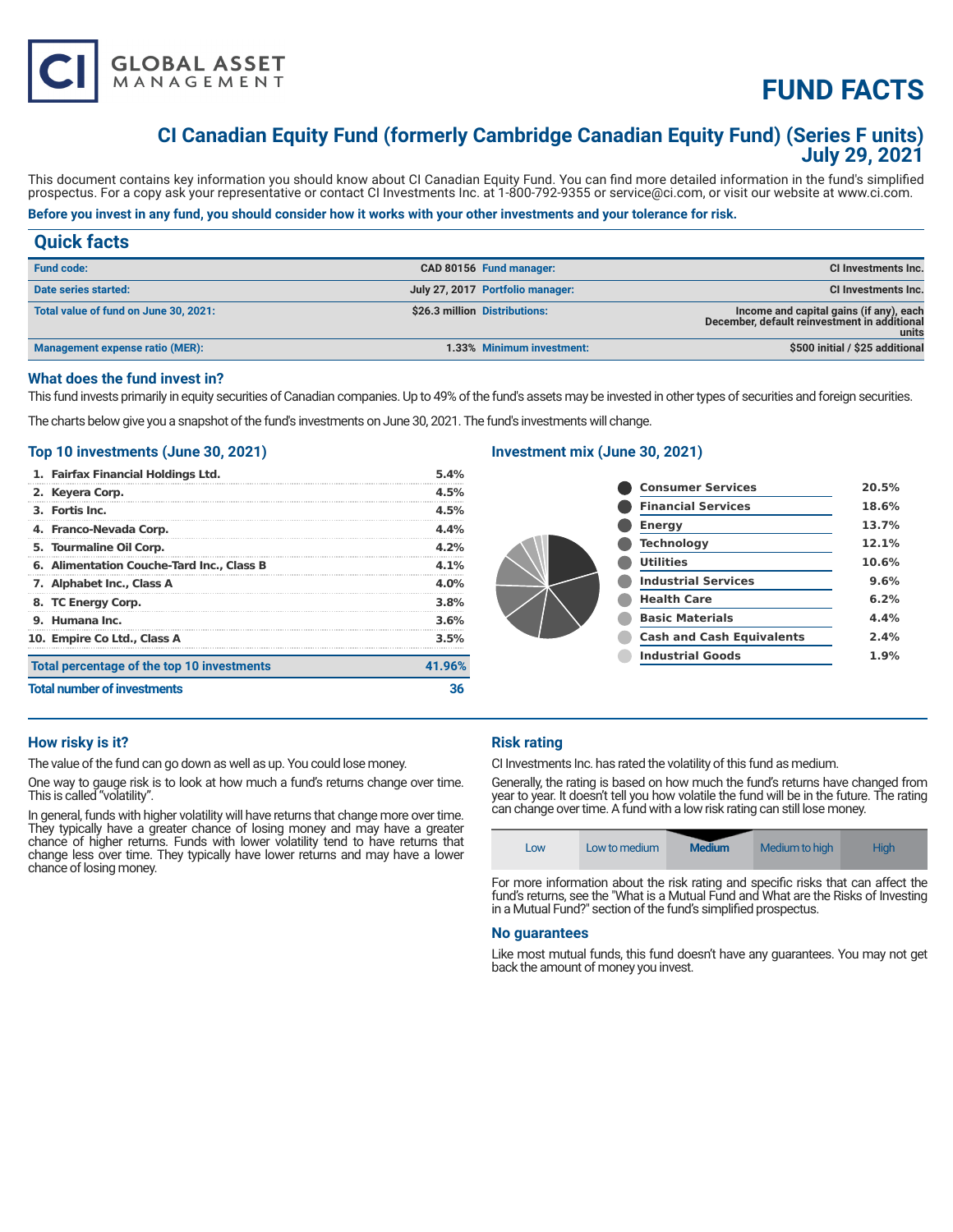# **CI Canadian Equity Fund (formerly Cambridge Canadian Equity Fund) (Series F units)**

#### **How has the fund performed?**

This section tells you how Series F securities of the fund have performed over the past 3 calendar year. Returns are after expenses have been deducted. These expenses reduce the fund's returns.

#### **Year-by-year returns**

This chart shows how Series F securities of the fund performed in each of the past 3 calendar years. This fund series dropped in value in 1 of the last 3 calendar year. The range of returns and change from year to year can help you assess how risky the fund has been in the past. It does not tell you how the fund will perform in the future.



#### **Best and worst 3-month returns**

This table shows the best and worst returns for Series F securities of the fund in a 3- month period over the past 3 calendar years. The best and worst 3-month returns could be higher or lower in the future. Consider how much of a loss you could afford to take in a short period of time.

|                     | <b>Return</b> | 3 months ending | If you invested \$1,000 at the beginning of the period |
|---------------------|---------------|-----------------|--------------------------------------------------------|
| <b>Best return</b>  | 13.8%         | June 30. 2020   | Vour investment would be \$1,138.                      |
| <b>Worst return</b> | -20.7%        | March 31, 2020  | Your investment would be \$793.                        |

#### **Average return**

As at June 30, 2021, a person who invested \$1,000 in this series of units of the fund 3 years ago now has \$1,412. This works out to an annual compound return of 9.2%.

# **Who is this fund for?**

#### **This fund may be suitable for you if you:**

- want a core Canadian equity fund for your portfolio
- $\cdot$  are investing for the medium and/or long term  $\cdot$  can telerate medium risk
- can tolerate medium risk

#### **A word about tax**

In general, you'll have to pay income tax on any money you make on a fund. How much you pay depends on the tax laws of where you live and whether you hold the fund in a registered plan, such as a Registered Retirement Savings Plan or a Tax-Free Savings Account.

Keep in mind that if you hold your fund in a non-registered account, fund distributions are included in your taxable income, whether you get them in cash or have them reinvested.